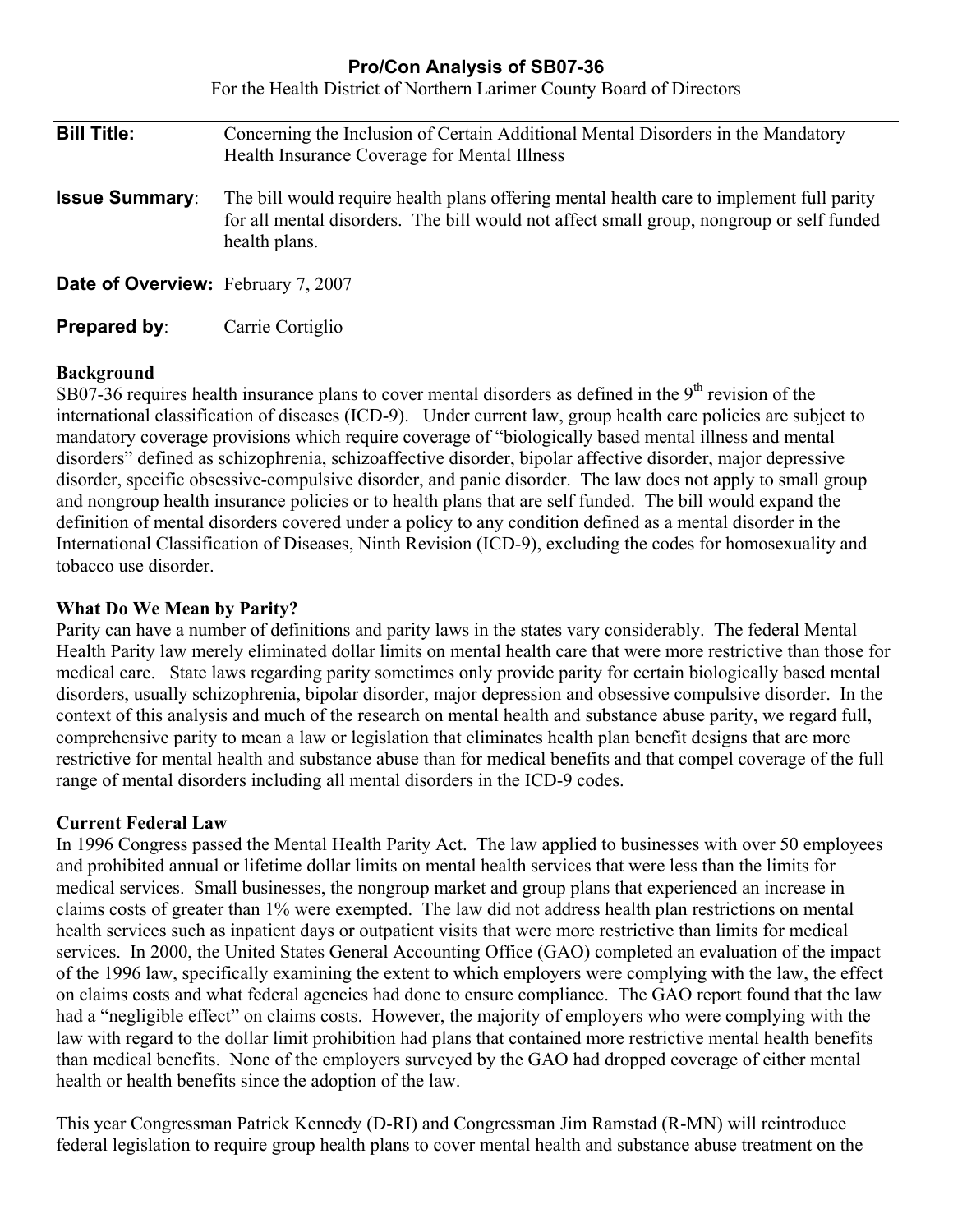same terms that medical services are covered. The law will prohibit health plans from charging higher copayments or deductibles or imposing lower hospital days or outpatient visits than are provided for medical services.

## **Experiments in Full Parity**

In 1999, President Clinton directed the Office of Personnel Management to implement parity for mental health and substance abuse treatment in the Federal Employees Health Benefit Program (FEHBP). Health plans were encouraged to manage care. In 2006 the New England Journal of Medicine published a study of the implementation of comprehensive parity in the FEHBP.<sup>1</sup> The study compared 7 FEHBP plans with a matched set of plans that did not have comprehensive parity for mental health and substance abuse services. The study concluded that in the context of managed care there was no evidence of a significant increase in spending due to the implementation of parity. In addition, comprehensive parity significantly lowered plan participant's out-ofpocket spending. Finally, the authors found that although there was an increase in the use of mental health services after the implementation of parity, this increase was consistent with secular trends and could not be attributed to parity implementation.

### **Why is this issue important?**

The impact of mental illness on individuals, families and our society cannot be overstated. The World Health Organization conducted its Global Burden of Disease study and found that mental illness ranks second in the burden of disease in established market economies.<sup>2</sup> The Surgeon General's report noted that, "Untreated, mental disorders can lead to lost productivity, unsuccessful relationships, and significant distress and dysfunction. Mental illness in adults can have a significant and continuing effect on the children in their care."<sup>3</sup>

## **Reasons to support bill**:

- This is an issue of basic fairness. People who purchase health insurance should not have to pay more or have benefits limited simply because they have a disease of the brain.
- The body of research available on the impact of full parity indicates that implementing parity does not raise costs or raises costs a negligible amount. A 2006 review of the impact of parity in the context of managed care published in *Health Affairs* concluded, "…the relevant research implies that parity implemented in the context of managed care would have little impact on mental health spending and would increase risk protection."<sup>4</sup> The authors went even further concluding "...opposition to parity on the basis of increased total spending no longer constitutes an evidence-based objection."
- Available evaluations of the effect of comprehensive parity indicate that out-of-pocket spending for health plan members is significantly reduced.
- Even in light of the fact that an increase in required benefits may result in a small rise in costs causing some people to drop coverage, the overall net benefit from parity is likely to be great enough to justify it. The potential cost offsets in medical care realized when parity is implemented combined with potential benefits to businesses in terms of increased productivity of workers would likely result in a net cost savings. In addition, the potential cost savings to society as a result of increasing access to mental health and substance abuse treatment should be considered when thinking about the net effects of parity.

 $\overline{a}$ <sup>1</sup> Goldman, H.H., Frank, R.G., et al, *Behavioral Health Insurance Parity for Federal Employees*, New England Journal of Medicine, 354:13, March 30, 2006

 $2^2$  Mental Health: A Report of the Surgeon General. 1999

 $3$  Ibid.

<sup>4</sup> Barry, C.L., Frank, R. G., and McGuire, T.G., *The Costs of Mental Health Parity: Still an Impediment?*, Health Affairs, Vol. 25, No. 3, May/June 2006